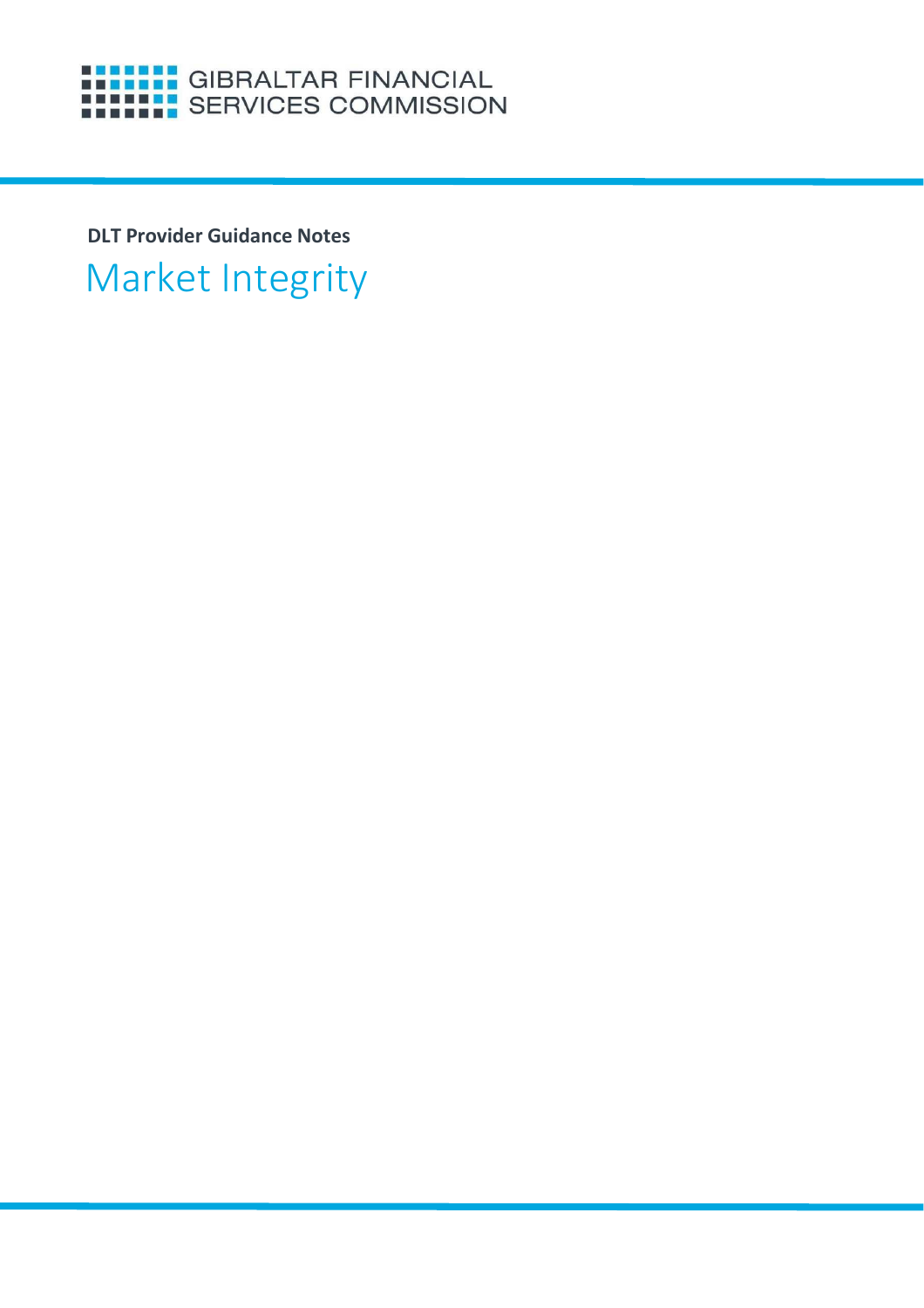## **Introduction**

The purpose of this guidance note is to provide a DLT Provider, as defined in the Financial Services (Distributed Ledger Technology Providers) Regulations 2020 (the DLT Regulations), with guidance as to the operational, technical and organisational standards expected and in some circumstances required by the GFSC.

This guidance note is specifically in respect of regulatory principle 10 of the DLT Regulations (the Regulatory Principle).

The Regulatory Principle states that "*A DLT Provider must conduct itself in a manner which maintains or enhances the integrity of any markets in which it participates*".

This document should be read as interpretative guidance for a DLT Provider and the examples contained in this document should be noted as indicative of good practice by a DLT Provider in connection with the Regulatory Principle.

A DLT Provider should note that the GFSC will take this document into account when reviewing a DLT Provider's practices. The operational standards expected and required by the GFSC of a DLT Provider will vary depending on the size, particular nature, scale or complexity of the DLT Provider's business.

It is also important to note that the GFSC has published separate guidance notes in respect of each of the other nine regulatory principles. It is important that DLT Providers (both actual and prospective) read and understand each guidance note within the context of the wider DLT Framework, and consider the interrelation between the expectations or requirements these documents set out when devising their processes, policies and procedures.

## **Market Integrity**

Market integrity is essential to the fair, orderly and efficient functioning of a given market as well as of the overall marketplace more generally. It encompasses a number of key responsibilities, such as monitoring for manipulative trading and other forms of market abuse, and fostering non-discriminatory market access, transparency in price formation, fair trading practices, high disclosure standards and robust consumer protection.

DLT Providers all have an obligation to maintain and enhance market integrity in every market in which they participate, although the precise contours of each DLT Provider's responsibilities will depend on the nature of its business and of its participation in a given market.

This Regulatory Principle seeks to recognise the diversity of the assets and activities within the virtual asset marketplace. It is important that DLT Providers are aware of the fact that the functions and features of virtual assets, and the manner in which they are traded, can differ. Consequently, firms will need to be cognizant of such differences when designing and amending their controls in this context in order to ensure that they are appropriate and effective.

When determining how best to comply with this Regulatory Principle, a DLT Provider should consider its role in a particular market and in the marketplace overall. For example, a DLT Provider that operates a trading platform will need to make certain considerations that may not be relevant to one that acts solely as a custodian and does not otherwise participate in any market.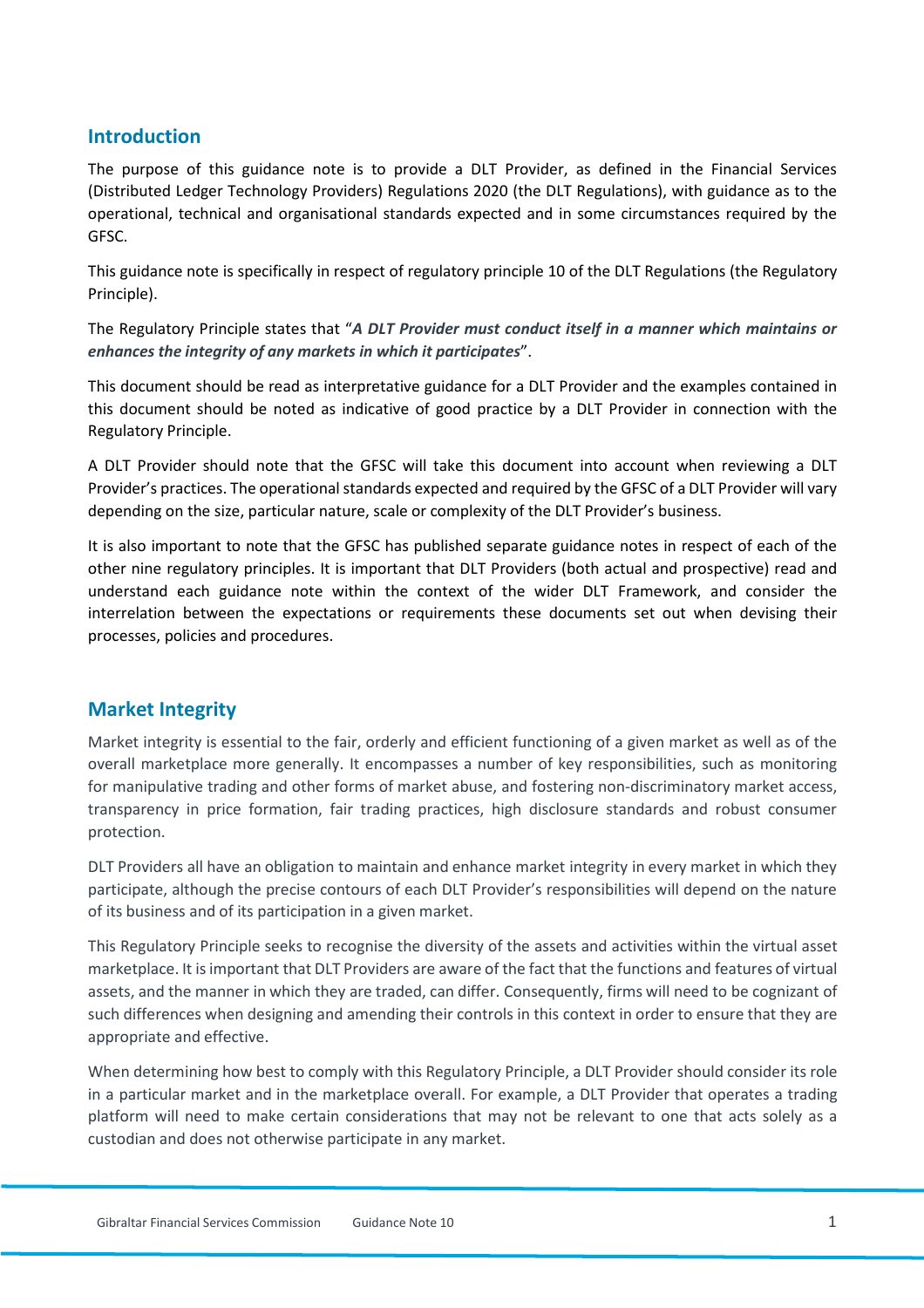## **Responsibilities of a DLT Provider**

DLT Providers are expected to recognise and consider market integrity issues at both the level of the individual market and that of the virtual asset marketplace overall. Without strong market integrity, there cannot be free and fair pricing of assets for trading, lending or collateralisation, maintenance of good liquidity, or, most importantly, trust among market participants. DLT Providers should conduct themselves in a manner that fosters transparency, efficiency, fairness, liquidity and resilience within the markets in which they operate on an ongoing basis. They should establish, implement, and regularly update policies and procedures related to compliance with this Principle.

Market integrity is continuous in nature and generally cannot be judged by isolated events, although such events, and/or patterns of events can indicate the existence of issues that need to be addressed. DLT Providers are expected to act in the interests of market integrity on a sustained and ongoing basis and to set an example for all other market participants and stakeholders. While GFSC does not expect DLT Providers to be guarantors of others' conduct, they should assist in rooting out conduct inimical to market integrity to the extent reasonably possible. For example, DLT Providers are expected to report nonconforming conduct to the appropriate regulatory authorities and/or to the operators of the particular markets affected, terminate account access where appropriate, share information about bad actors and activities detrimental to market integrity, and make suitable changes to their controls and procedures in order to better protect against such conduct.

## **Market Integrity Requirements and Considerations**

A DLT Provider must apply its best endeavours to preventing and mitigating the effects of all types of misconduct in the context of market integrity.

#### **Market Manipulation**

A DLT Provider will need to implement measures commensurate with its activities in order to prevent, or mitigate the effects of, any type of manipulation or improper influencing of prices, liquidity or market information, or any other behaviour which is inimical to market integrity.

For the purposes of this Regulatory Principle, the GFSC considers market manipulation to include any of the following activities and behaviours:

- Unless established to have been done for legitimate reasons, placing an order to trade or any other behaviour which:
	- o gives, or is likely to give, false or misleading signals as to the supply of, demand for, or price of, a virtual asset; or
	- o sets, or is likely to set, the price of one or several virtual assets at an abnormal or artificial level.
- Entering into a transaction, placing an order to trade or any other activity or behaviour which affects or is likely to affect the price of one or more virtual assets, while employing a fictitious device or any other form of deception or contrivance;
- Disseminating information through the media, including the internet, or by any other means, which gives, or is likely to give, false or misleading signals as to the supply of, demand for, or price of a virtual asset, or is likely to secure the price of one or several virtual assets at an abnormal or artificial level, including the dissemination of rumours, where the person who made the dissemination knew, or ought to have known, that the information was false or misleading.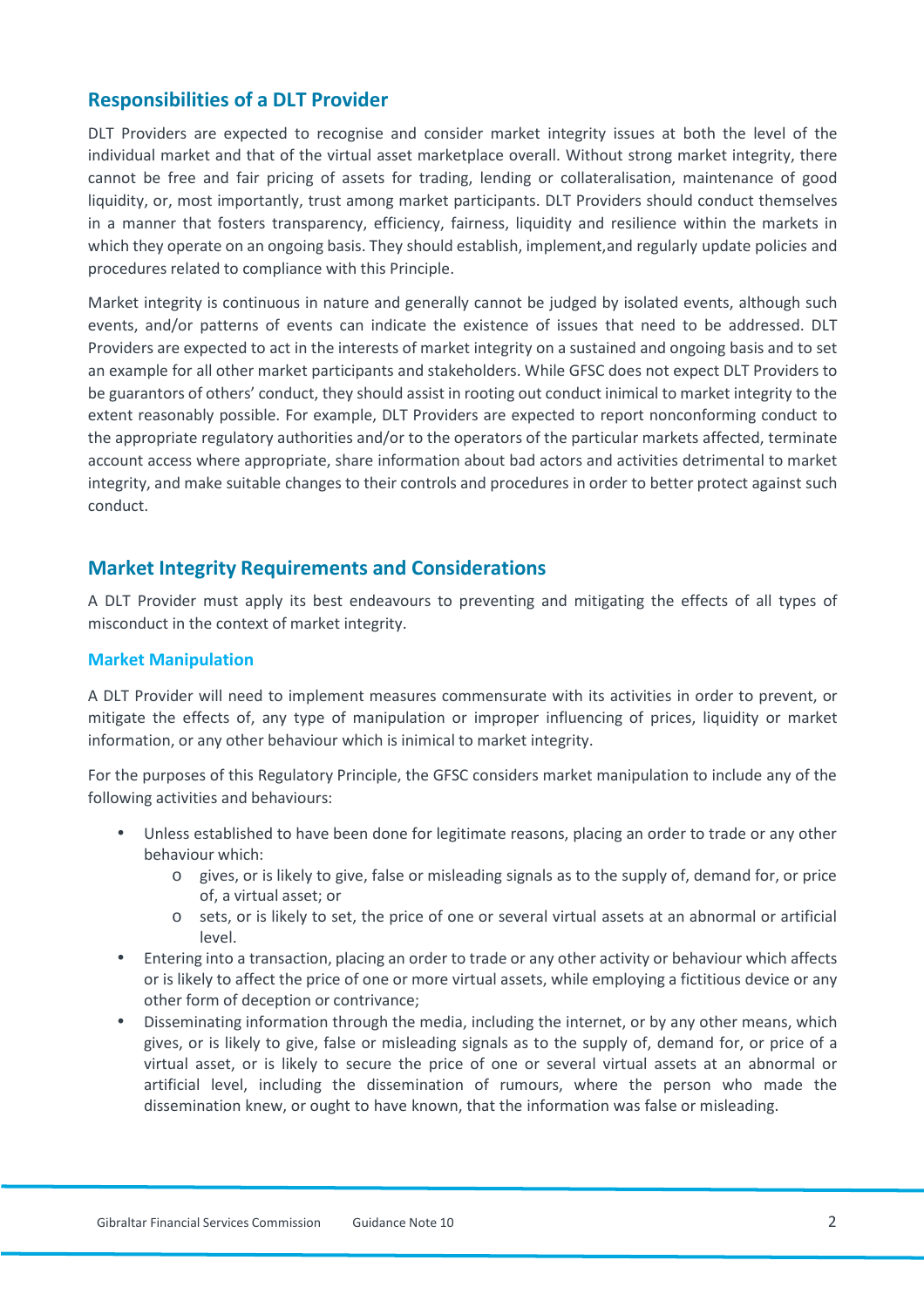- Securing a dominant position over the supply of, or demand for, a virtual asset, which has, or is likely to have, the effect of fixing, directly or indirectly, purchase or sale prices, or creates, or is likely to create, other unfair trading conditions;
- The placing, cancelling or modifying of orders to a virtual asset trading platform, which has one of the effects referred to under the first bullet point, by:
	- o Disrupting or delaying the functioning of the trading platform for virtual assets or engaging into any activities that are likely to have that effect;
	- o Making it more difficult for others to identify genuine orders on the virtual asset trading platform or engaging into any activities that are likely to have that effect, including by entering orders which result in the destabilization of the normal functioning of the trading platform;
	- o Creating a false or misleading signal about the supply of, demand for, or price of, a virtual asset, in particular by entering orders to initiate or exacerbate a trend, or engaging into activities that are likely to have that effect; and
- Taking advantage of occasional or regular access to the traditional or electronic media by voicing an opinion about a virtual asset, while having previously taken positions on that virtual asset, and profiting subsequently from the impact of the opinions voiced on the price of that virtual asset, without having simultaneously disclosed that conflict of interest to the public in a proper and effective way.

DLT Providers should identify and adopt best practices relating to identifying, monitoring and controlling market manipulation. For example, a DLT Provider might consider, where reasonably practicable:

- Monitoring how accounts that enter orders which initiate or exacerbate a trend react to subsequent price movements, when assessing whether these orders have been placed for legitimate reasons.
- Investigating whether algorithmic based systems are being used to generate deceptive data around transaction volumes (sometimes referred to as wash trading).
- Monitoring the movements of any significant or centralised holdings of particular virtual assets. In the majority of cases, DLT Providers will only be expected to monitor the movement of assets within their environment or systems, in a manner proportionate to their activities and resources. However, firms should exercise discretion and consider whether it may be appropriate to monitor the movements of particularly large holdings of specific virtual assets in certain circumstances.
- Monitoring the publication of information through public channels which might be aimed at generating false or misleading signals. In this context, the GFSC expects a DLT Provider to ensure that it is aware of information published through major broadcasters, widely read DLT-focused publications, and widely subscribed social media channels, for example. A firm will generally not be expected to commit resources to monitoring the content of more obscure media outlets, or of comments threads on social media platforms (unless there are good reasons to do so in specific circumstances).

#### **Insider Trading**

A DLT Provider should not use inside information about virtual assets to acquire or dispose of those virtual assets, either directly or indirectly and either for its own benefit or that of a third party.

A DLT Provider that possesses inside information about virtual assets should not recommend that a third party acquires or disposes of those virtual assets, or that they cancel or amend an order concerning those virtual assets on the basis of that inside information. Neither should they induce a third party to make any such acquisition, disposal, cancellation or amendment concerning those virtual assets.

For the purposes of this Regulatory Principle, 'inside information' means any information of a precise nature that has not been made public, relating, directly or indirectly, to one or more DLT Providers or issuers of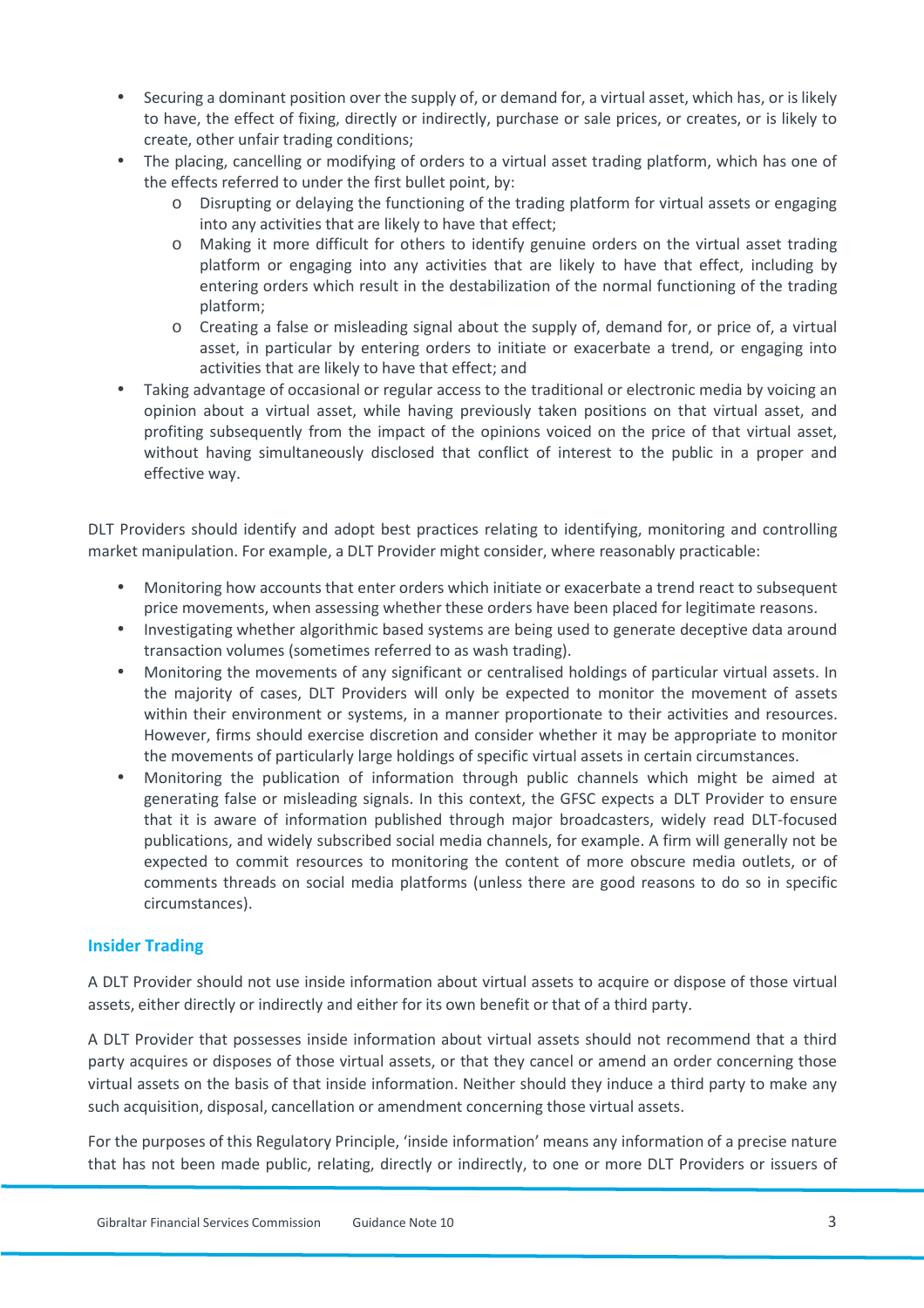virtual assets or to one of more virtual asset, and which, if it was made public, would be likely to have a significant effect on the prices of those virtual assets.

DLT Providers should consider the following factors when designing policies and controls relating to insider trading:

- How best to assess the rationale for the disclosure or non-disclosure of inside information;
- How best to ensure employees and associated third parties are able to identify inside information and understand how to comply with the DLT Provider's obligations around insider trading and the disclosure of conflicts of interest;
- How best to monitor the trading activity of employees and, to the extent that it is reasonably practicable, third parties that have access to inside information, in order to ensure that they are not engaged in insider trading; and
- How best to conduct market surveillance in order to identify trading patterns or activities that may be indicative of insider trading or market manipulation.

#### **Disclosure**

DLT Providers should create and, to the extent that it is reasonably practicable, enforce disclosure requirements with respect to their employees, the markets which they operate and the particular virtual asset(s) trading on these markets, with a view to creating and maintaining an appropriate level of transparency. To the extent reasonably practicable:

- DLT Providers should be required to inform the public as soon as possible of inside information which concerns them, in a manner that enables the public to access that information in an easy manner and to assess that information in a complete, correct and timely manner.
	- o Such disclosure may be delayed on the DLT Provider's own responsibility provided that immediate disclosure is likely to prejudice the legitimate interests of the DLT Provider, delay of disclosure is not likely to mislead the public and the DLT Provider is able to ensure the confidentiality of that information. It will be for the DLT Provider to evidence this.
- Employees of a DLT Provider that possess inside information should be prohibited from disclosing it to any other person, except where such disclosure is made in the normal exercise of their employment, profession or duties.
- DLT Providers should disclose the following in a manner that enables the public to access that information easily and to assess that information in a complete, correct and timely manner:
	- o the functions and features of any market which they operate, the types of virtual assets that may trade on these markets, the basic functional rules that govern trading on these markets and any ability to access other markets;
	- o the rules and requirements governing the admission of virtual assets for trading on any market which they operate, as well as those governing the de-listing of virtual assets;
	- o the nature of their participation in the market(s) which they operate and in any other market(s), as well as that of any individuals or entities connected with the DLT Provider; and
	- o any interests the DLT Provider has that may conflict with the interests of its clients, counterparties or any other relevant stakeholders.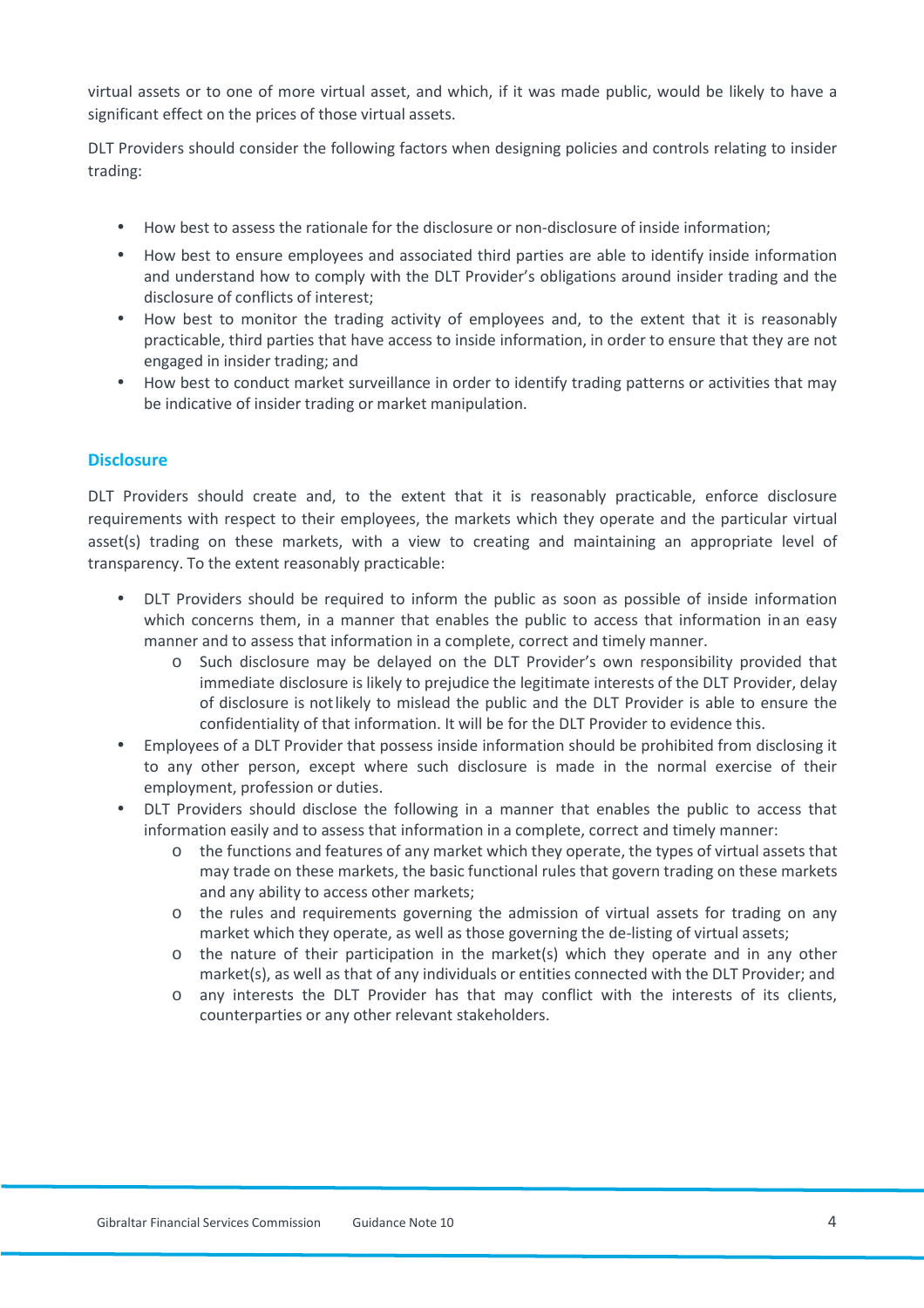#### **Trading Standards**

A DLT Provider should also consider the following, in the interests of promoting high trading standards:

- Providing accurate and prompt market data to all stakeholders, such as information about bids, offers and last prices as well as any other data relevant to achieving fairness and transparency;
- Putting measures in place to prevent or reduce the ability of liquidity providers and market makers to significantly alter their prices after orders are received during ordinary market conditions;
- Putting measures in place to prevent any subset of participants in the market(s) that it operates from receiving preferential treatment when placing or executing their orders;
- Evaluating the execution quality of trades that take place within the market(s) that it operates and comparing it to industry best practice;
- Ensuring that there are appropriate policies and procedures in place governing the distribution of client assets between hot and cold storage;
- Ensuring that clients have timely access to their assets;
- Providing clear and timely communication to clients and all relevant stakeholders regarding any planned or unplanned market downtime, and how it will impact any open positions or trades;
- Training employees in relevant roles how to detect and respond to patterns or activities within the market(s) that it operates which may be indicative of market manipulation;
- Assessing the existence and extent of market fragmentation within the virtual asset marketplace and understanding its impact;
- Monitoring the marketplace and working to mitigate the effects of any violations of this Regulatory Principle and reporting bad actors to the GFSC or any other relevant authority; and
- Being cognizant of its role within the marketplace overall and of any potential systemic risk that its actions may impact.